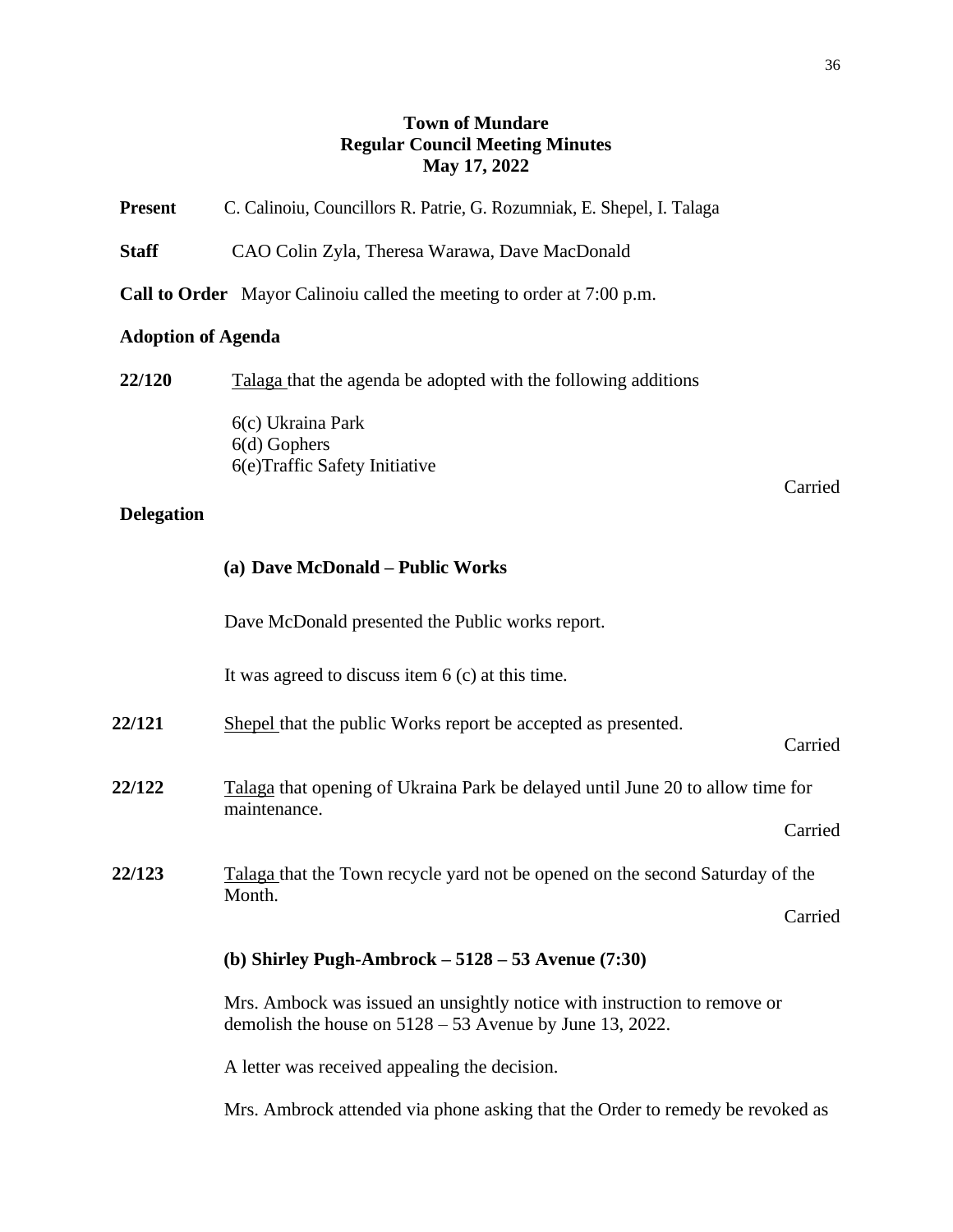|                 | financially she is not in a position to pay a contractor to demolish the property.                                                                                                                                 |
|-----------------|--------------------------------------------------------------------------------------------------------------------------------------------------------------------------------------------------------------------|
|                 | -felt that the time frame to demolish the property is unreasonable.                                                                                                                                                |
| 22/124          | <u>Rozumniak</u> that the Unsightly Notice for $5128 - 53$ Avenue due date be extended<br>to July 4, 2022.<br>Carried                                                                                              |
|                 | A recess from 8:30 p.m. to 8:35 p.m.                                                                                                                                                                               |
| <b>Finance</b>  | (a) Bylaw 941/22 - North Lift Station Local Improvement Tax                                                                                                                                                        |
| 22/125          | Talaga that Bylaw 941/22 -North Lift Station Local Improvement Tax be given<br>first reading.                                                                                                                      |
|                 | Carried                                                                                                                                                                                                            |
| 22/126          | Rozumniak that Bylaw 941/22- North Lift Station Local Improvement Tax be<br>given second reading.                                                                                                                  |
|                 | Carried                                                                                                                                                                                                            |
| 22/127          | Patrie that Bylaw $941/22$ – North Lift Station Improvement be given permission<br>for third and final reading.                                                                                                    |
|                 | <b>Carried Unanimously</b>                                                                                                                                                                                         |
| 22/128          | Shepel that Bylaw 941/22 -North Station Local Improvement be given third and<br>final reading.                                                                                                                     |
|                 | Carried                                                                                                                                                                                                            |
|                 | (c) Ukrainian Easter basket Ukrainian Refugee Effort                                                                                                                                                               |
| 22/129          | Rozumniak that the Town donate \$1,000.00 to the Mundare Ukrainian Easter<br>Basket Refugee Effort.                                                                                                                |
|                 | Carried                                                                                                                                                                                                            |
| <b>Business</b> |                                                                                                                                                                                                                    |
|                 | (a) Urban Beekeeping Bylaw 939/22                                                                                                                                                                                  |
|                 | Discussion took place regarding Urban Beekeepin Bylaw 939/22.                                                                                                                                                      |
| 22/130          | Shepel that Bylaw 9369/22 be amended as follows:                                                                                                                                                                   |
|                 | Section $3.4$ – change "owner of the hive" to applicant<br>Delete Section 3.6<br>Add "Section 3.7. The Urban Beekkeeping licence fee is \$50<br>Add "Section 3.8 1. The Licencing Authority may refuse to issue or |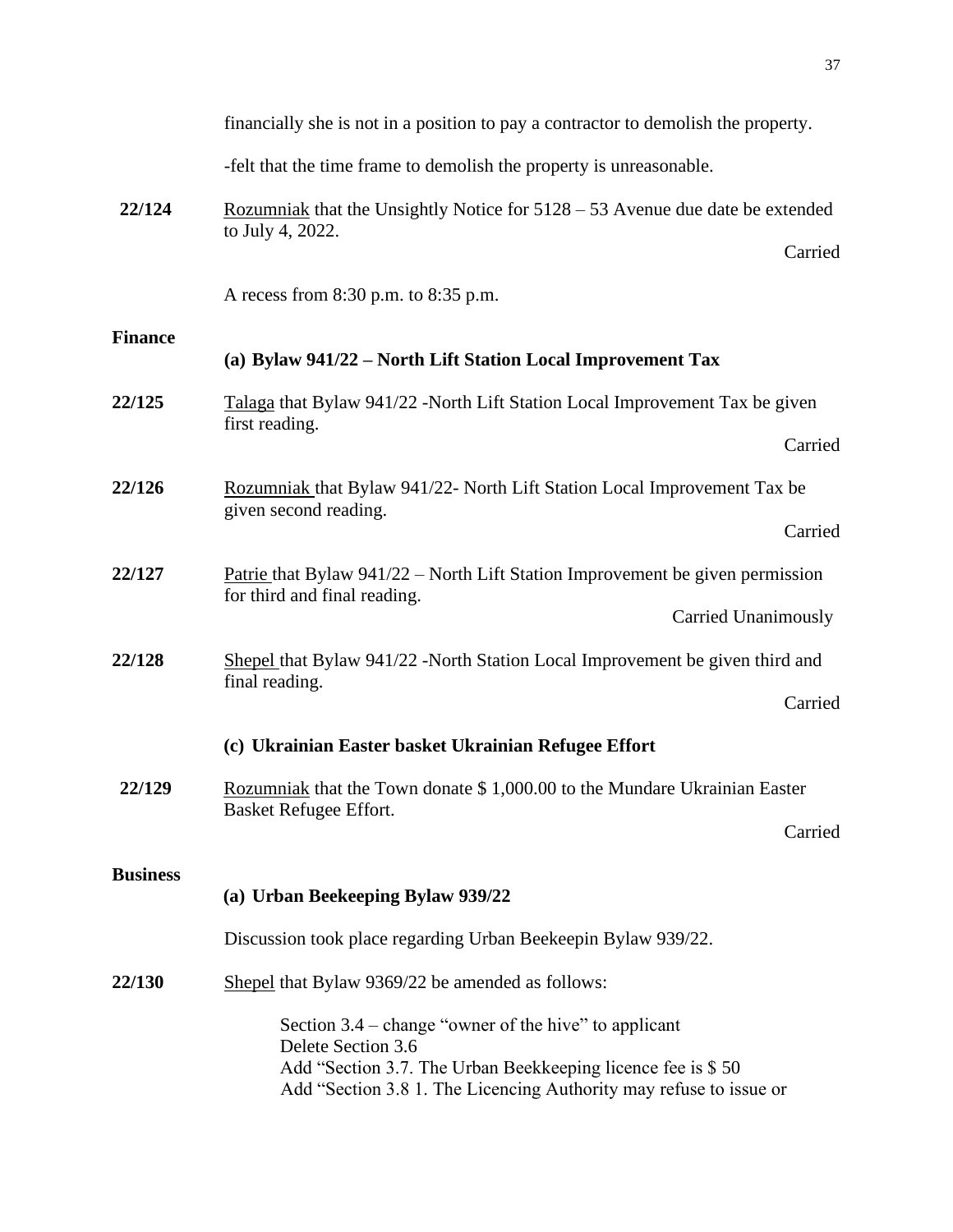revoke an Urban Beekeeping Licence for whatever reason the licencing authority deems necessary, 3.8.2 All costs associated with relocating hives and bees will be the responsibility of the applicant/licencee.

Carried

## **22/131** Rozumniak that bylaw 939/22 be amended as follows:

Replace section 3.4 with " Provide proof of notification to all property owners within the notification area.

Add:

## Part 4-Notifications

- 4.1 The applicant must notify in writing, in a format approved by the Town, all the property owners in the notification area of the intention to apply for an Urban Beekeeping licence. The notification may be by mail, e mail, or in person.
- 4.2 The owners who receive notification as per section 4.1 have two weeks from the date of notification to provide any comments/concerns to the Town.

Carried

**22/132** Talaga that the part and section numbers of Bylaw 939/22 be corrected to reflect any changes that were made to the Bylaw.

Carried

**22/133** Shepel that Urban Beekeeping Bylaw 939/22 be given second reading as amended

Carried

**22/134** Rozumniak that Urban Beekeeping Bylaw 939/22 be given third and final reading.

Carried

## **(b) Digital Sign**

A letter from AECOM to the John S. Batiuk Water Commission regarding the digital sign was presented.

-Discussion took place in regards to placement of the sign and the location of waterlines.